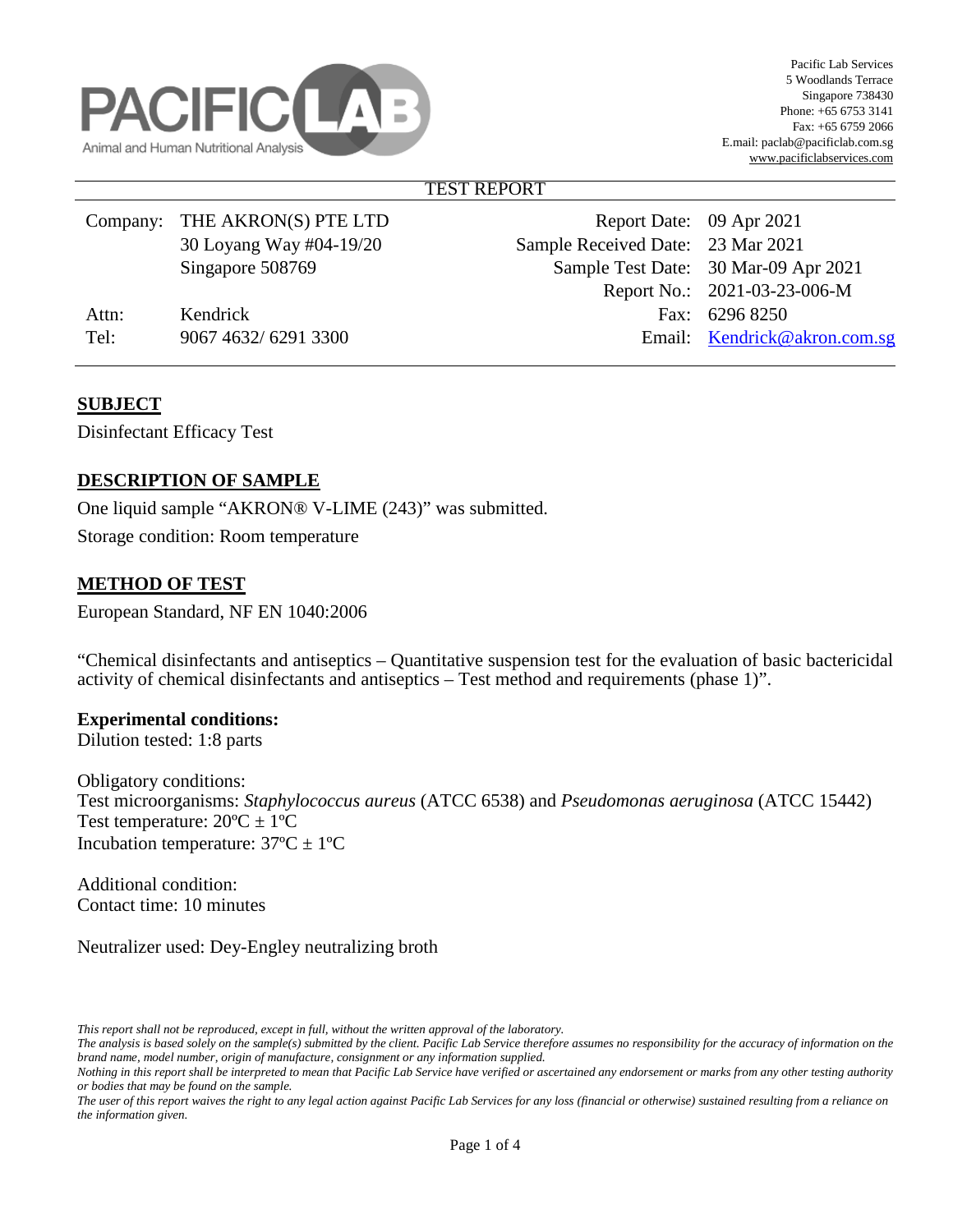

#### TEST REPORT

|       | Company: THE AKRON(S) PTE LTD | Report Date: 09 Apr 2021          |                                      |
|-------|-------------------------------|-----------------------------------|--------------------------------------|
|       | 30 Loyang Way #04-19/20       | Sample Received Date: 23 Mar 2021 |                                      |
|       | Singapore 508769              |                                   | Sample Test Date: 30 Mar-09 Apr 2021 |
|       |                               |                                   | Report No.: 2021-03-23-006-M         |
| Attn: | Kendrick                      |                                   | Fax: 6296 8250                       |
| Tel:  | 9067 4632/6291 3300           |                                   | Email: Kendrick@akron.com.sg         |
|       |                               |                                   |                                      |

#### **Results:**

Product Name : AKRON® V-LIME (243)

Validation and control:

|                                             | Validation |                         | Experimental  |               | Method validation (C)          |                             |
|---------------------------------------------|------------|-------------------------|---------------|---------------|--------------------------------|-----------------------------|
|                                             | suspension |                         | condition     | Neutralizer   | <b>Product Concentration.:</b> | $A,B$ and $C$               |
| Microorganism                               | $(Nv_0)$   | $30 \leq Nv_0 \leq 160$ | control $(A)$ | control $(B)$ | 1:8 parts                      | $\geq 0.5$ xNv <sub>0</sub> |
| <i>Staphylococcus aureus</i><br>(ATCC 6538) | 52         | Yes                     | 43            | 53            |                                | A.B: Yes<br>C: No           |

Test Microorganism : *Staphylococcus aureus* (ATCC 6538)

| Contact<br>Time | Initial Count of Test Microorganism<br>per mL of Test Mixture |                   |            | Count of Surviving Test<br>Microorganism per mL | Log Reduction     | Percentage Kill<br>$(\%)$ of Test |
|-----------------|---------------------------------------------------------------|-------------------|------------|-------------------------------------------------|-------------------|-----------------------------------|
|                 | CFU per mL                                                    | Log <sub>10</sub> | CFU per mL | Log <sub>10</sub>                               |                   | Microorganism                     |
| 10 minute       | 23,900,000                                                    | 7.38              | < 10       |                                                 | More than<br>6.38 | More than<br>99.99996             |

*This report shall not be reproduced, except in full, without the written approval of the laboratory.* 

*The analysis is based solely on the sample(s) submitted by the client. Pacific Lab Service therefore assumes no responsibility for the accuracy of information on the brand name, model number, origin of manufacture, consignment or any information supplied.*

*Nothing in this report shall be interpreted to mean that Pacific Lab Service have verified or ascertained any endorsement or marks from any other testing authority or bodies that may be found on the sample.* 

*The user of this report waives the right to any legal action against Pacific Lab Services for any loss (financial or otherwise) sustained resulting from a reliance on the information given.*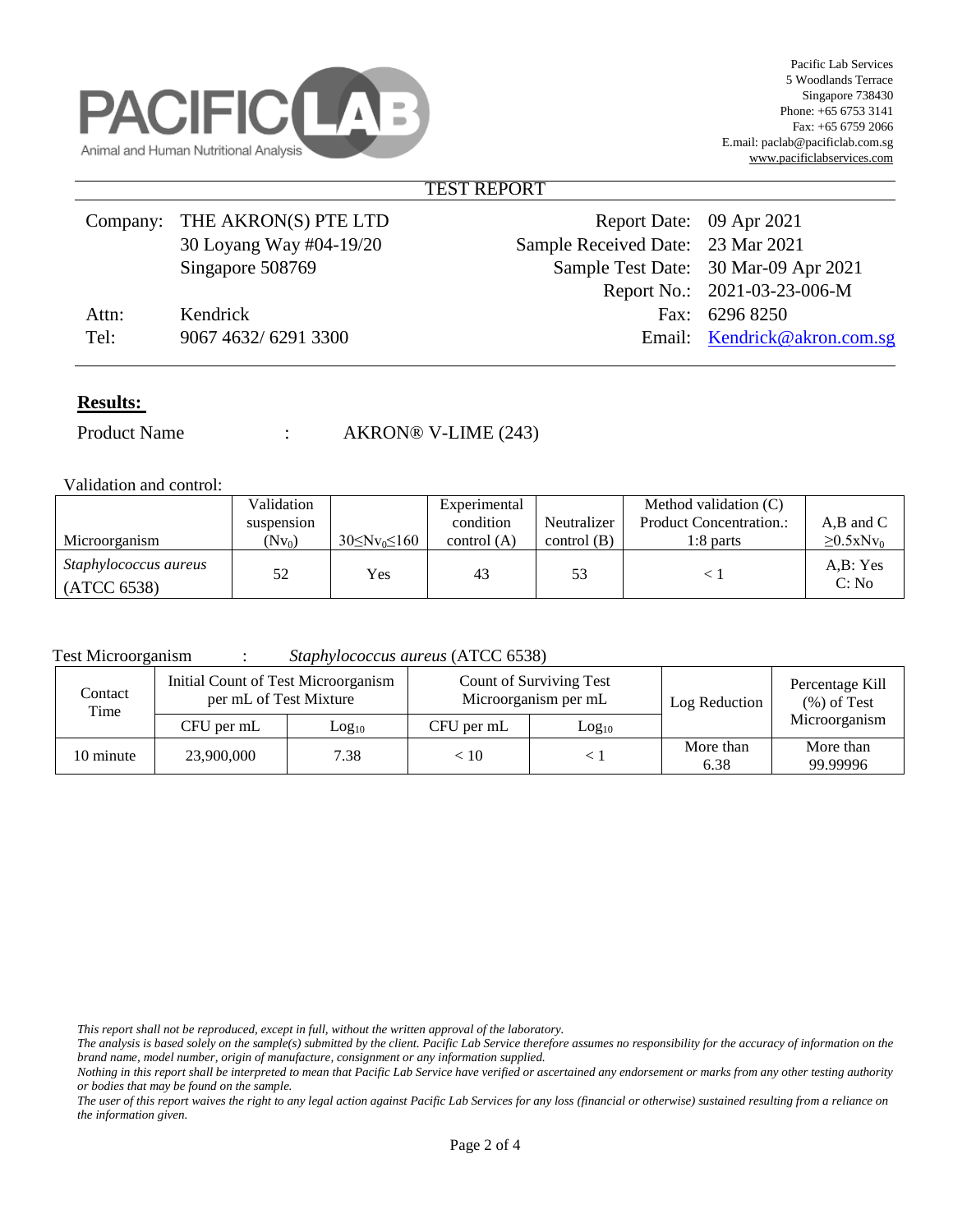

#### TEST REPORT

|       | Company: THE AKRON(S) PTE LTD | Report Date: 09 Apr 2021          |                                      |
|-------|-------------------------------|-----------------------------------|--------------------------------------|
|       | 30 Loyang Way #04-19/20       | Sample Received Date: 23 Mar 2021 |                                      |
|       | Singapore 508769              |                                   | Sample Test Date: 30 Mar-09 Apr 2021 |
|       |                               |                                   | Report No.: 2021-03-23-006-M         |
| Attn: | Kendrick                      |                                   | Fax: 6296 8250                       |
| Tel:  | 9067 4632/6291 3300           |                                   | Email: Kendrick@akron.com.sg         |
|       |                               |                                   |                                      |

#### **Results:**

Product Name : AKRON® V-LIME (243)

Validation and control:

|                        | Validation |                       | Experimental  |               | Method validation (C)          |                             |
|------------------------|------------|-----------------------|---------------|---------------|--------------------------------|-----------------------------|
|                        | suspension |                       | condition     | Neutralizer   | <b>Product Concentration.:</b> | $A,B$ and $C$               |
| Microorganism          | $(Nv_0)$   | $30 \le Nv_0 \le 160$ | control $(A)$ | control $(B)$ | 1:8 parts                      | $\geq 0.5$ xNv <sub>0</sub> |
| Pseudomonas aeruginosa | 36         | <b>Yes</b>            | 33            | 32            |                                | Yes                         |
| (ATCC 15442)           |            |                       |               |               |                                |                             |

Test Microorganism : *Pseudomonas aeruginosa* (ATCC 15442)

| Contact<br>Time | Initial Count of Test Microorganism<br>per mL of Test Mixture |                   |            | Count of Surviving Test<br>Microorganism per mL | Log Reduction     | Percentage Kill<br>$(\%)$ of Test |
|-----------------|---------------------------------------------------------------|-------------------|------------|-------------------------------------------------|-------------------|-----------------------------------|
|                 | CFU per mL                                                    | Log <sub>10</sub> | CFU per mL | Log <sub>10</sub>                               |                   | Microorganism                     |
| 10 minute       | 16,100,000                                                    | 7.21              | < 10       |                                                 | More than<br>6.21 | More than<br>99.99994             |

Special remarks:

- 1. All validation and controls were within the basic limits.
- 2. No precipitate during the test procedure (test mixture were homogeneous).

*This report shall not be reproduced, except in full, without the written approval of the laboratory.* 

*The analysis is based solely on the sample(s) submitted by the client. Pacific Lab Service therefore assumes no responsibility for the accuracy of information on the brand name, model number, origin of manufacture, consignment or any information supplied.*

*Nothing in this report shall be interpreted to mean that Pacific Lab Service have verified or ascertained any endorsement or marks from any other testing authority or bodies that may be found on the sample.* 

*The user of this report waives the right to any legal action against Pacific Lab Services for any loss (financial or otherwise) sustained resulting from a reliance on the information given.*